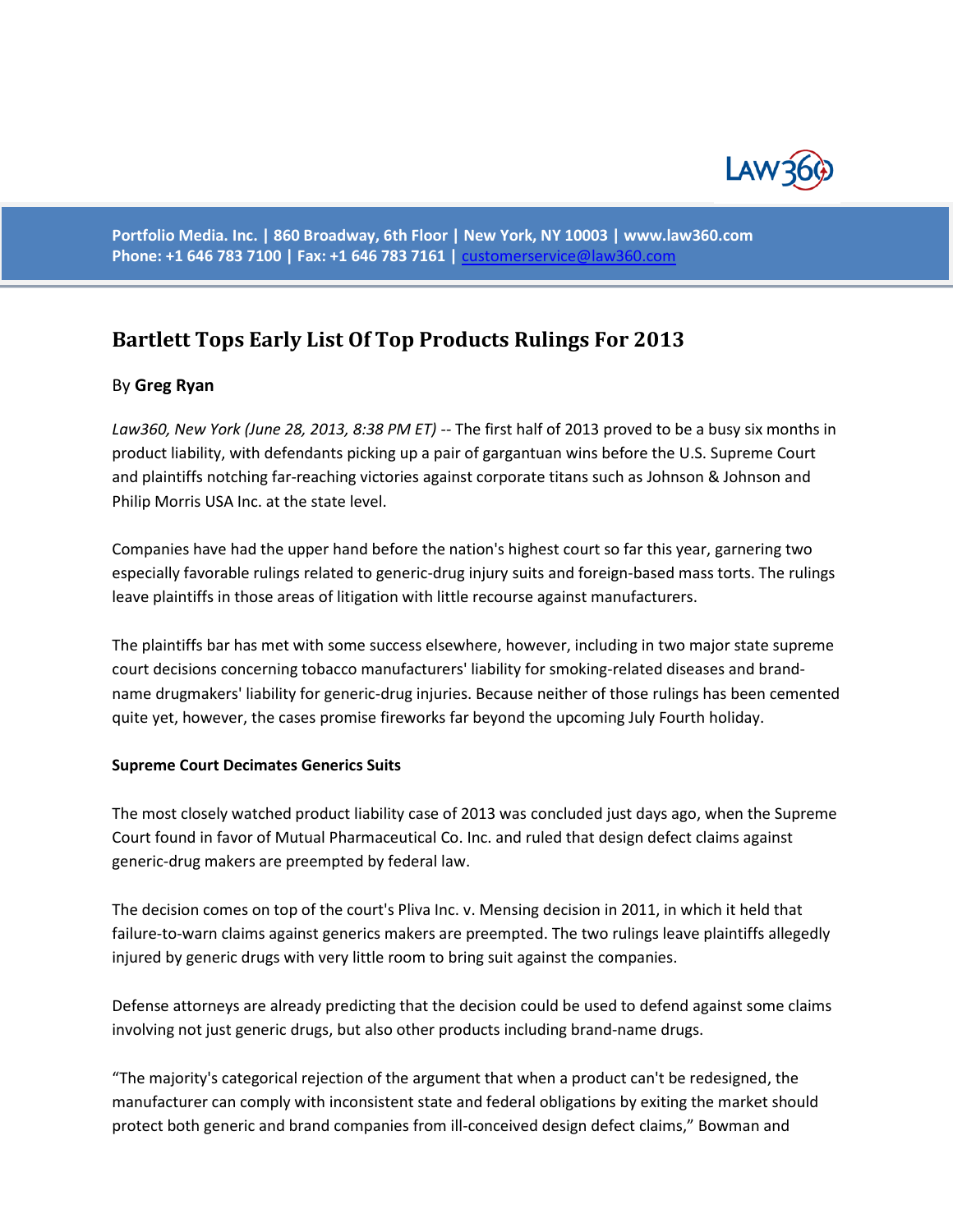# Brooke LLP partner Randall Christian said.

Mutual is represented by Kirkland & Ellis LLP.

Plaintiff Karen Bartlett is represented by Kellogg Huber Hansen Todd Evans & Figel PLLC, Jensen & Associates PLLC and Shaheen & Gordon PA.

The case is Mutual Pharmaceutical Co. Inc. v. Bartlett, case No. 12-142, in the U.S. Supreme Court.

# **High Court Curbs Alien Tort Law**

When the calendar flipped from 2012 to 2013, one of the most pressing questions on the minds of product liability attorneys was whether the Supreme Court would limit plaintiffs' ability to bring claims under the Alien Tort Statute, a law allowing international law violations to be brought in the U.S.

The answer **was a definitive "yes"** in a unanimous April opinion. Though the justices disagreed about the extent to which that ability was limited, the decision was undoubtedly a victory for companies fearful of torts centered in other countries. The court's main opinion, delivered by Chief Justice John Roberts and joined by three other justices, held there was no indication the ATS was meant to apply to actions on foreign soil.

"Kiobel has slammed the doors of federal courts shut on so-called foreign-cubed ATS cases, where the plaintiff, defendant and [site] of the purported international law violation are all foreign," Orrick Herrington & Sutcliffe LLP partner Laurie Strauch Weiss said.

The decision has already resulted the dismissal of multiple ATS cases, according to Weiss.

The plaintiffs are represented by Schonbrun DeSimone Seplow Harris Hoffman & Harrison LLP and Eaton & Van Winkle LLP.

Shell is represented by Quinn Emanuel Urquhart & Sullivan LLP and Cravath Swaine & Moore LLP.

The case is Kiobel et al. v. Royal Dutch Petroleum et al., case No. 10-1491, in the U.S. Supreme Court.

#### **Supreme Court Remands Whirlpool Defect Cases**

Two Supreme Court rulings this year were important not for the questions they answered, but for the questions they posed.

In April, the high court vacated a decision from the Sixth Circuit backing certification of a class of consumers suing Whirlpool Corp. over allegedly defective washing machines, and sent the case back to the appeals court for reconsideration in light of its Comcast Corp. v. Behrend decision. Two months later, it did the same to a similar class action against Sears Roebuck & Co. in the Seventh Circuit.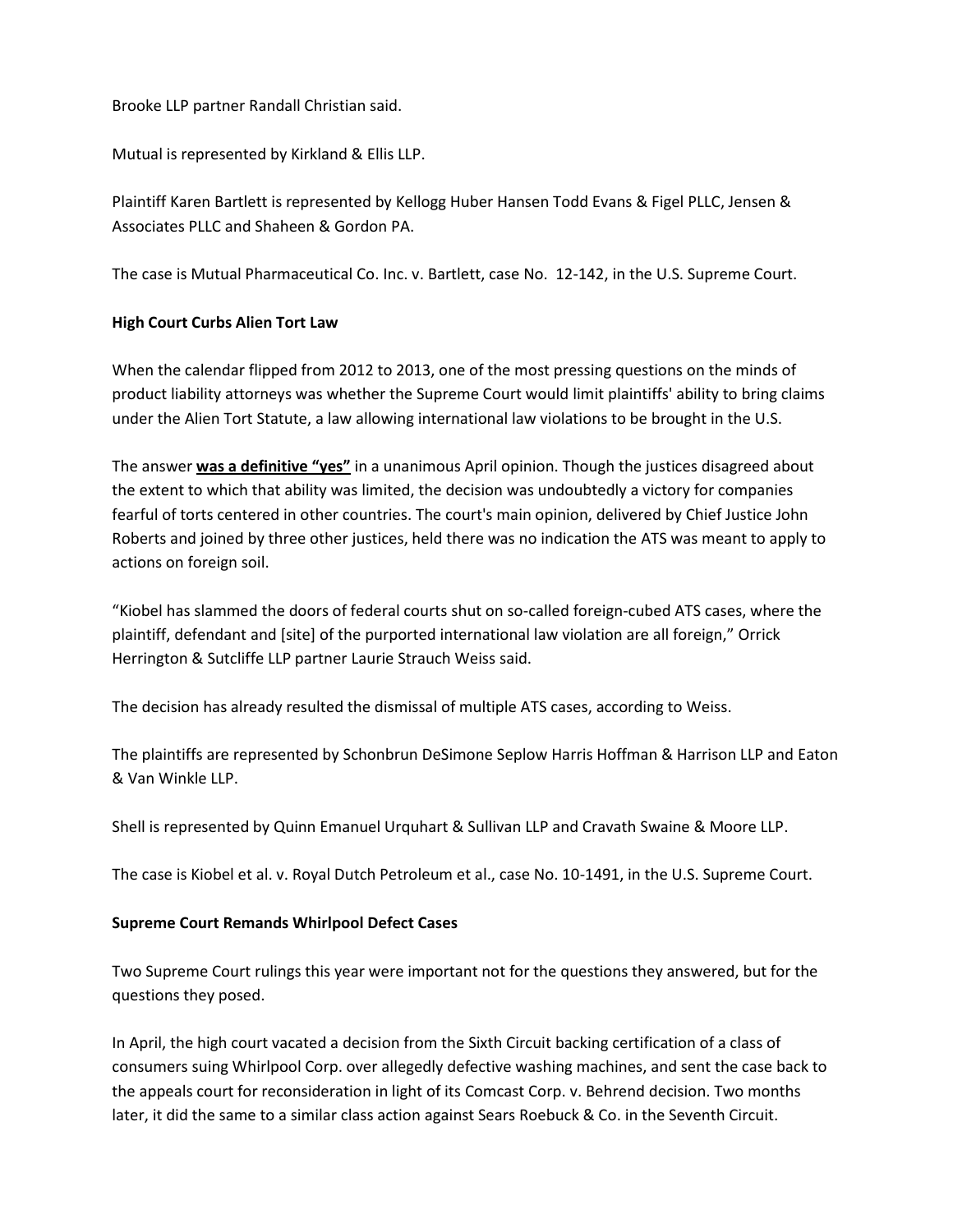The high court held in the Comcast ruling that an antitrust class action should not have been certified because the plaintiffs hadn't shown that common issues predominated. What that means for the Whirlpool and Sears cases is something the parties will have to fight out, at either the circuit or district level.

"It pretty clearly sends the message that the Supreme Court believes that in light of Comcast, these cases are either wrongly decided or need to be substantially modified," said Michael Best & Friedrich LLP attorney Paul Benson.

In briefings to the two courts, the plaintiffs have argued that Comcast does not invalidate the certification decisions.

The plaintiffs are represented by New York University professor Samuel Issacharoff, Lieff Cabraser Heimann & Bernstein LLP, Seeger Weiss LLP and Complex Litigation Group LLC.

Whirlpool and Sears are represented by Wheeler Trigg O'Donnell LLP and Mayer Brown LLP.

The cases are Whirlpool Corp. v. Glazer et al., case No. 12-322; Sears Roebuck & Co. v. Butler et al., case No. 12-1067; in the U.S. Supreme Court.

# **Eight-Digit Verdict In Vaginal Mesh Suit**

One bright spot for plaintiffs in the first half of 2013 has been the \$11.1 million in damages that a New Jersey jury imposed against Johnson & Johnson in February, in one of the first vaginal mesh lawsuits to go to trial nationwide. Johnson & Johnson, C.R. Bard Inc., Boston Scientific Corp. and Endo Pharmaceuticals unit American Medical Systems Holdings Inc. all face multidistrict litigation over injuries allegedly caused by their mesh products, in addition to suits in state courts.

"The verdict ... gives a good indication of what juries think of the cases — both the very intimate and horrible damages these women suffer, and the cavalier attitude taken by the manufacturers in pushing these untested products onto the market," said Bill Curtis of The Curtis Law Group.

Endo has already started to pay out plaintiffs in the wake of the verdict. The company announced in June that it was forking over \$54.4 million to settle an undisclosed number of lawsuits.

"I would not want to be a [vaginal mesh] manufacturer right now, looking at thousands of cases with potential exposure into the stratosphere," Curtis said.

The plaintiff is represented by Mazie Slater Katz & Freeman LLC.

Johnson & Johnson is represented by Butler Snow O'Mara Stevens & Cannada PLLC and Riker Danzig Scherer Hyland & Perretti LLP.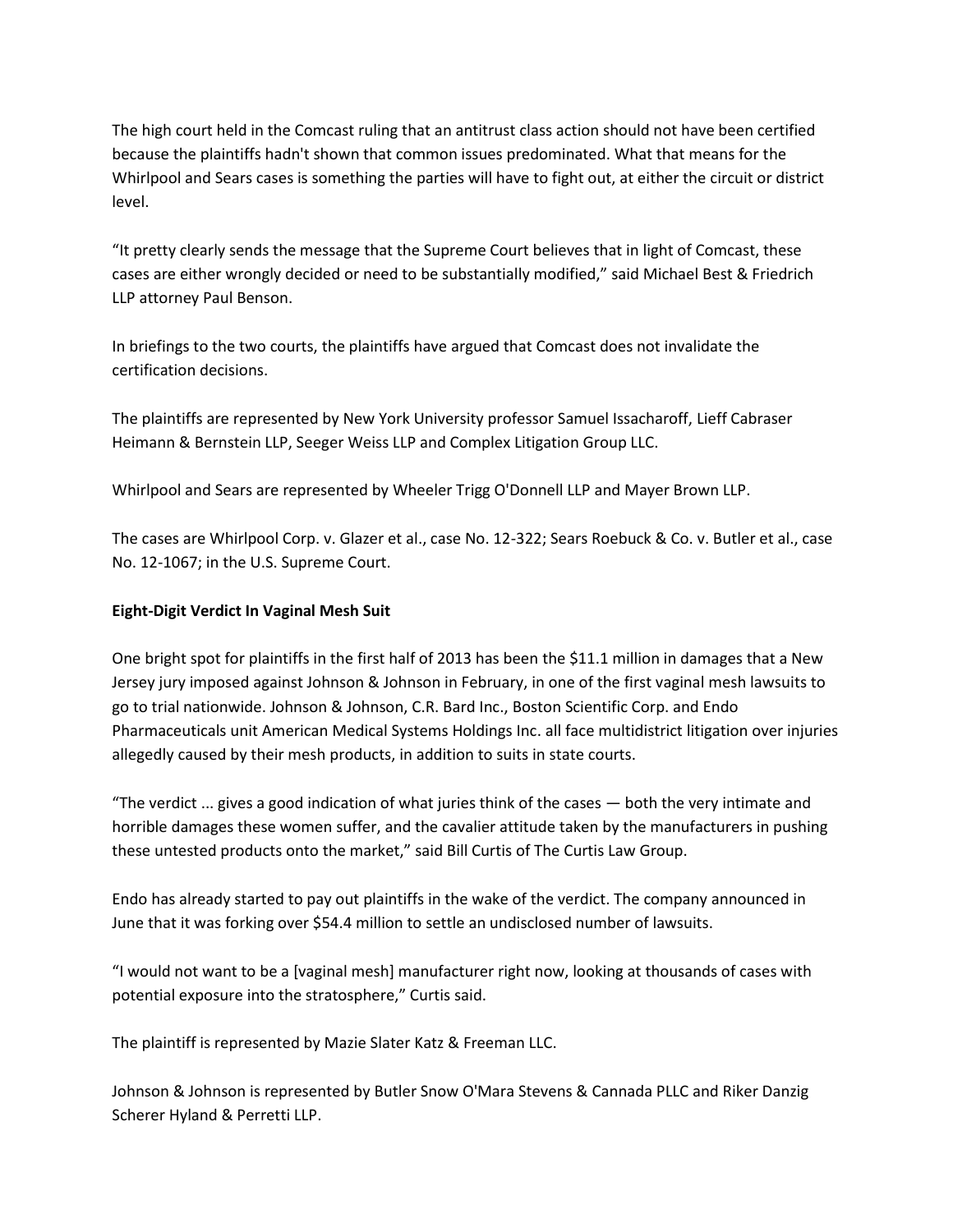The case is Gross v. Gynecare Inc., case No. Atl-L-6966-10, in New Jersey Superior Court, Atlantic County.

# **Alabama Court Endorses Innovator Liability**

In a decision that shocked drug companies and defense attorneys, the Alabama Supreme Court **ruled in early January** that manufacturers of brand-name drugs can be held liable for injuries caused by their generic counterparts. Only two other courts in the country have held similarly, a club greatly outnumbered by the number of courts that have shot down the theory, known as innovator liability.

The ruling represents a beacon of hope for plaintiffs looking to recover for their alleged injuries in the face of Mensing and now Bartlett. But that hope may not be long-lived: The court granted a motion from defendants Pfizer Inc. and Schwarz Pharma Inc. to reconsider its decision, in a hearing set for September.

The plaintiffs are represented by Heninger Garrison Davis LLC.

Pfizer is represented by Bradley Arant Boult Cummings LLP.

Schwarz is represented by Mayer Brown LLP and McDowell Knight Roedder & Sledge LLC.

The case is Wyeth Inc. et al. v. Weeks et al., case No. 1101397, in the Alabama Supreme Court.

# **Florida High Court Favors Engle Plaintiffs**

Philip Morris and fellow tobacco giants R.J. Reynolds Tobacco Co. and Liggett Group LLC have for years been attempting to escape the central finding of the Florida Supreme Court's landmark Engle ruling: that one jury's liability findings can apply in thousands of individual lawsuits against the companies. The manufacturers lost their highest-stakes attempt to dismantle the decision in March, when the state's high court ruled that the decision didn't violate their due process rights.

"The decision ... finally rejects, at the state court level at least, the one argument on which [Big Tobacco] had pinned its hopes for evading responsibility for its conduct in Florida," said plaintiffs attorney John Mills of The Mills Firm PA.

However, the companies have at least one more opportunity to upend the massive litigation, which has saddled them with a considerable number of multimillion-dollar verdicts. The Eleventh Circuit is considering two consolidated appeals on the due process issue, with oral argument set for August.

The plaintiff is represented by the Law Office of Howard M. Acosta, The Whittemore Law Group PA, Bruce Howard Denson PA and Brannock & Humphries.